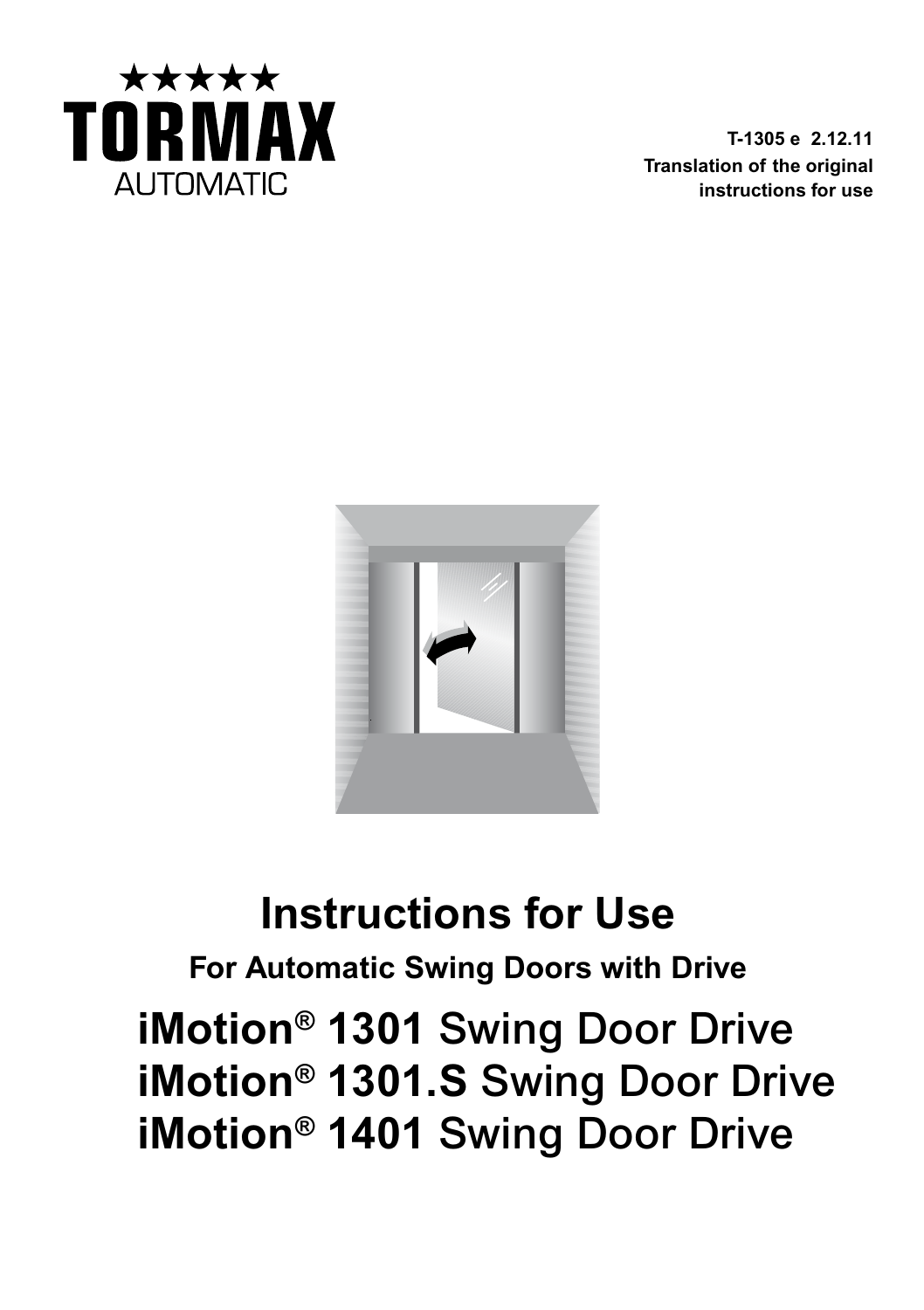| 1               | <b>General Information</b>                                                                                                                    | 3                          |
|-----------------|-----------------------------------------------------------------------------------------------------------------------------------------------|----------------------------|
| $\mathbf{2}$    | <b>Safety</b>                                                                                                                                 | 4                          |
| 2.1             | Responsibilities                                                                                                                              | 4                          |
| 2.2             | Use for the Purpose Intended                                                                                                                  | 4                          |
| 2.3             | Pre-Conditions for the Operation of the System                                                                                                | 4                          |
| 2.4             | <b>Hazards and Risks</b>                                                                                                                      | 4                          |
| 2.5             | Checks                                                                                                                                        | 5                          |
| 2.6             | Decommissioning the System in the Event of a Fault                                                                                            | 5                          |
| 2.7             | Disposal                                                                                                                                      | 5                          |
| 3               | <b>Product Description</b>                                                                                                                    | 6                          |
| 3.1             | <b>System Overview</b>                                                                                                                        | 6                          |
| 3.2             | <b>System Function</b>                                                                                                                        | $\overline{7}$             |
| 3.3             | <b>Operating Modes</b>                                                                                                                        | 8                          |
| 4               | <b>Operation</b>                                                                                                                              | 10                         |
| 4.1             | Commissioning                                                                                                                                 | 10                         |
| 4.2             | Operation with the TORMAX User Interface ♦                                                                                                    | 10                         |
| 4.3             | Operation with an Operating Mode Switch ♦                                                                                                     | 11                         |
| 4.4             | Operation on Power Failure                                                                                                                    | 11                         |
| 4.5             | Resetting the Panic Fitting ♦                                                                                                                 | 11                         |
| 5               | <b>Procedure in the Event of a Fault</b>                                                                                                      | 12                         |
| 6               | <b>Maintenance</b>                                                                                                                            | 13                         |
| 6.1             | Cleaning                                                                                                                                      | 13                         |
| 6.2             | <b>Functional Checks</b>                                                                                                                      | 13                         |
| 6.3             | Maintenance and Testing                                                                                                                       | 13                         |
| 7<br>7.1<br>7.2 | <b>Appendix</b><br><b>Fault Table</b><br><b>Check-List for Functional Checks</b><br>Declaration of Incorporation<br>Declaration of Conformity | 14<br>14<br>15<br>16<br>17 |

First edition: 2.12.11

We reserve the right to make technical changes.

Printed on environmentally friendly paper bleached without the use of chlorine. Landert Motoren AG and Landert GmbH are certified to ISO 9001.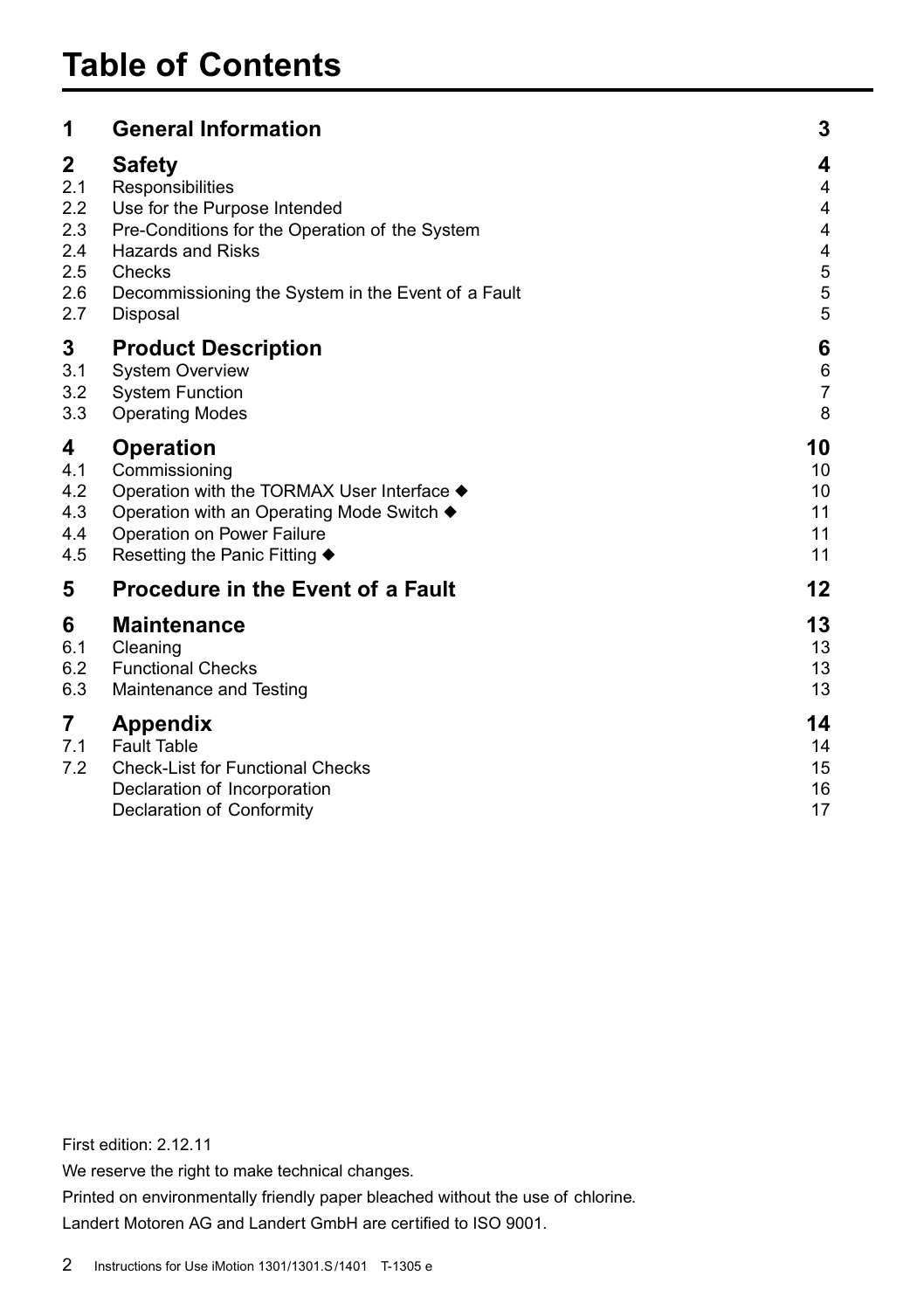# **1 General Information**

## **Target Groups**

- • Operator of the automatic swing door. The operator is the person responsible for the operation and maintenance of the system.
- • Persons instructed by the operator to carry out certain duties, for example the servicing and maintenance of the automatic swing door.

## **Area of Application**

Product name, door system: Automatic swing door

Product name, door drive: **iMotion® 1301 Swing Door Drive iMotion® 1301.S Swing Door Drive iMotion® 1401 Swing Door Drive**

Serial number:

Identification plate (example)



The identification plate with the serial number is placed in the control box (1401) or on the drive itself under the casing (1301, 1301.S).

These Instructions for Use apply to all the above door drives (see the "Technical Data" section for differences).

## **Explanation of the Symbols**



The warning message warns about possible risk of injury.

Text which is highlighted in grey MUST be observed to ensure that the system operates perfectly. Failure to observe these sections can cause damage to equipment.



Functions marked with this symbol are the factory setting. However, they can be reprogrammed by a skilled person.



Optional components which are not present in all systems.

| Technical Data                | iMotion 1301                                                                                                                                                                                                                                                          | iMotion 1301.S                                                                                                                                                                                                                                                       | iMotion 1401                                             |  |
|-------------------------------|-----------------------------------------------------------------------------------------------------------------------------------------------------------------------------------------------------------------------------------------------------------------------|----------------------------------------------------------------------------------------------------------------------------------------------------------------------------------------------------------------------------------------------------------------------|----------------------------------------------------------|--|
| Drive type                    | Electromechanical swing door operator with AC permanent magnet synchronous motor                                                                                                                                                                                      |                                                                                                                                                                                                                                                                      |                                                          |  |
| Control system                | iMotion MCU32                                                                                                                                                                                                                                                         |                                                                                                                                                                                                                                                                      |                                                          |  |
| Mains connection              | 1 x 230/1 x 115 VAC, 50 - 60 Hz, 10 A                                                                                                                                                                                                                                 |                                                                                                                                                                                                                                                                      |                                                          |  |
| Power consumption             | 6250W                                                                                                                                                                                                                                                                 | 12330W                                                                                                                                                                                                                                                               | 4  250 W                                                 |  |
| Power supply                  | 24 VDC + 0,5/-1,5 V, max. 18 W*/ 0,75 A,<br>in battery operation min. 16,5V<br>40 V PWM/max. 24 W*/2 A, equivalent<br>6  24 V DC, voltage and function pro-<br>grammable. Only for inductive or resis-<br>tive loads without overload protection.<br>* Total load 30W | 24 VDC + 0,5/-1,5 V, max. 36 W*/1,5 A,<br>n battery operation min. 16,5V<br>40 V PWM/max. 24 W*/2 A, equivalent<br>6  24 VDC, voltage and function program-<br>mable. Only for inductive or resistive loads<br>without overload protection.<br>* Total load max, 50W |                                                          |  |
| Protective class, drive       | <b>IP22</b>                                                                                                                                                                                                                                                           | IP <sub>22</sub>                                                                                                                                                                                                                                                     | IP 67 (7 days water<br>up to upper edge of<br>floor box) |  |
| Protective class, control box |                                                                                                                                                                                                                                                                       |                                                                                                                                                                                                                                                                      | IP 55                                                    |  |
| Ambient temperature           | $-20$ °C to +50 °C                                                                                                                                                                                                                                                    |                                                                                                                                                                                                                                                                      |                                                          |  |
| Noise emission level          | $< 70$ db(A)                                                                                                                                                                                                                                                          |                                                                                                                                                                                                                                                                      |                                                          |  |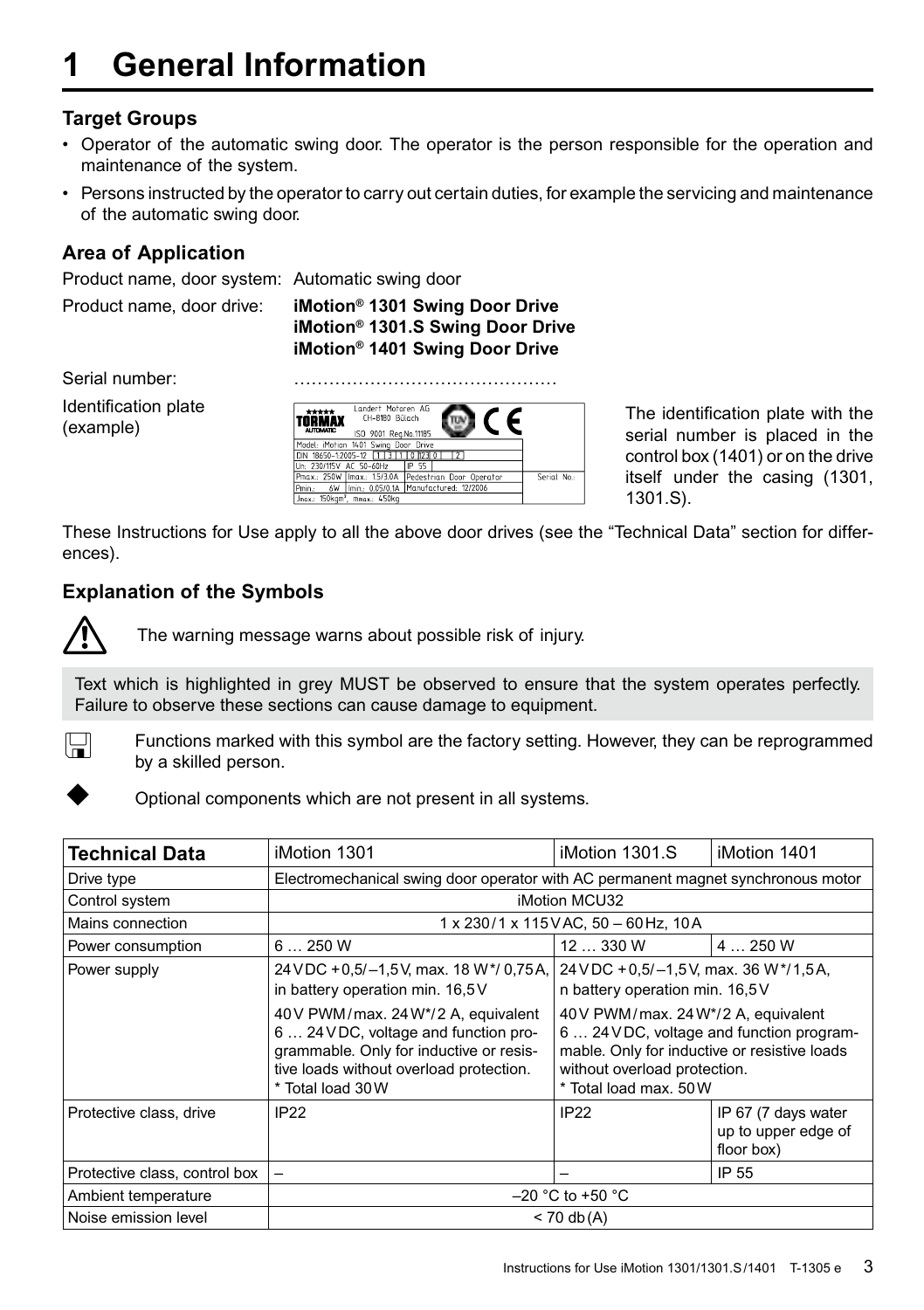## **2.1 Responsibilities**

| For instructing the operator:    | A skilled person from a TORMAX sales partner                                              |
|----------------------------------|-------------------------------------------------------------------------------------------|
| For operating the system:        | The operator or a person instructed by the operator                                       |
|                                  | For maintenance and function control: The operator or a person instructed by the operator |
| For annual testing and approval: | A skilled person authorised by the manufacturer                                           |

Skilled persons are persons who have adequate knowledge in the field of power-operated doors as a result of their specialist training and experience and who are so familiar with the relevant health and safety regulations, guide-lines and generally recognised codes of practice that they are able to assess the condition of power-operated doors with regard to the safety of their operation.

Maintenance of electrical parts must be carried out by a trained electrician.

## **2.2 Use for the Purpose Intended**

The automatic swing door is intended exclusively for use in dry premises in areas used as a pedestrian thoroughfare. Special techniques can also be used to attach the drive unit to the building envelope. The manufacturer will not accept any liability whatsoever for loss or damage caused by improper use, failure to comply with the maintenance specification (see section 6) or unauthorised modification of the system.

## **2.3 Pre-Conditions for the Operation of the System**

The door system was designed, installed and checked for functionality and safety by skilled persons prior to hand-over to the operator. The company responsible for the system's installation instructed the operator on the system's use and maintenance as well dangers associated with the system operation. The operator has confirmed this by his signature in the system test book T-879.

The provisions imposed by law, health and safety and occupational health regulations for the avoidance of accidents and the protection of the environment which are generally applicable in the country in which the system is operated supplement the Instructions for Use.

- Read the Instructions for Use carefully before commissioning the automatic swing door.
- • Only use the system when it is in perfect working order. The operating conditions, inspection and maintenance intervals stipulated by the manufacturer must be observed (section 6).
- Safety facilities (e.g. sensor technology, protecting covers) must not be removed or disabled.
- Arrange to have any faults rectified immediately by a skilled person.

## **2.4 Hazards and Risks**

Depending on the system design and equipment, there is a residual risk of crushing, shearing and collision with limited force in the movement area of the door leaf.







iMotion 1401 **iMotion 1301**, 1301.S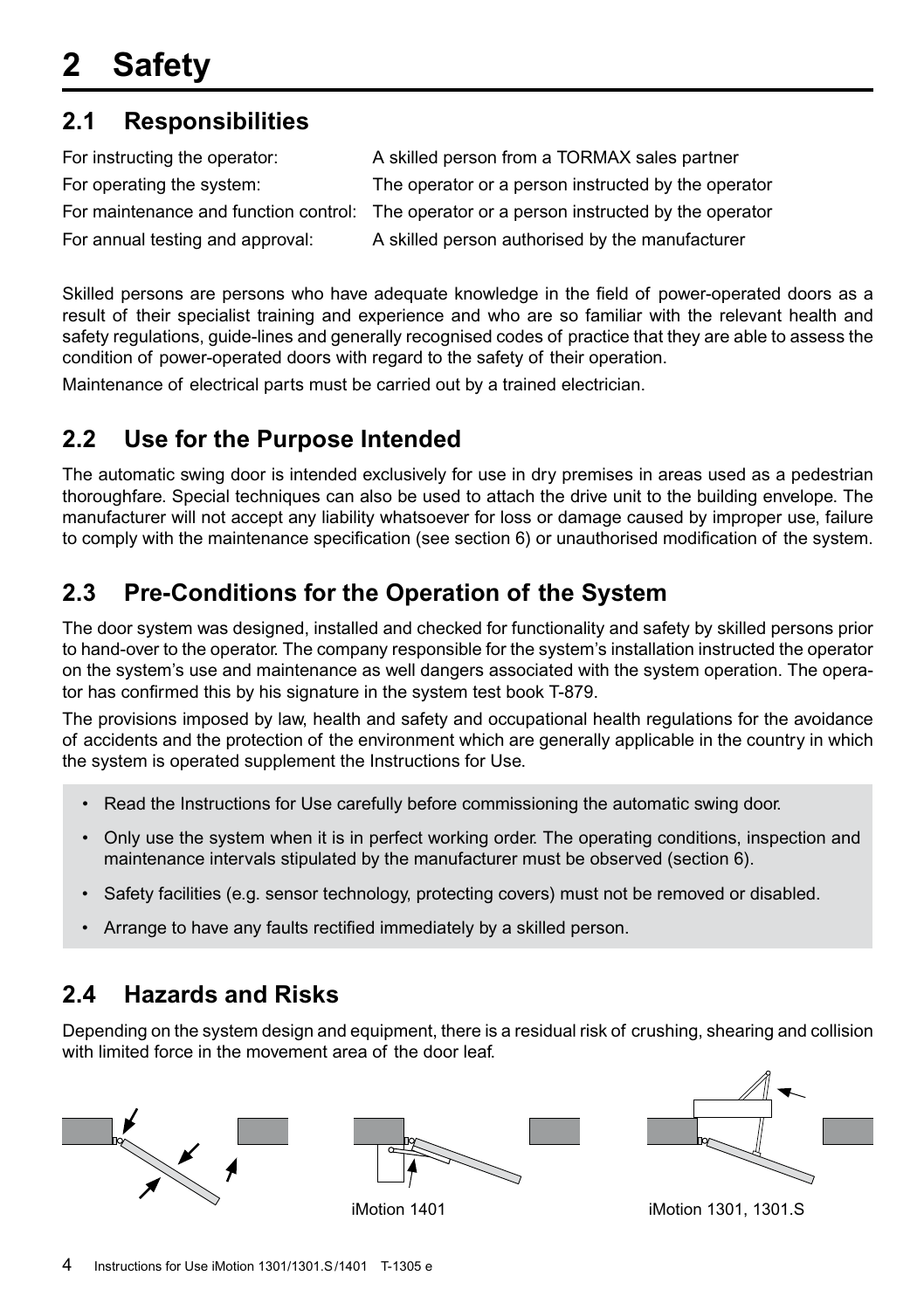Hazards can arise:

- $-$  in the region of all closing edges (particularly close to the hinge)
- $-$  in the region of the linkage lever
- $-$  if, for example, sales stands are erected in direct proximity to the operating range of the door leaves
- – due to deliberate damage by vandals, defective sensors or sensors which are no longer properly adjusted, sharp edges, incorrectly supported and defective casing or missing covers.

## **2.5 Checks**

The regular checks and examinations set out in Chapter 6 must be carried out as instructed by the manufacturer. The manufacturer recommends that a maintenance contract be concluded in order to operate the system safely and to maintain its value for as long as possible.

## **2.6 Decommissioning the System in the Event of a Fault**

If there is a fault the automatic swing door may only be taken out of service by a skilled person, the operator or a person who is instructed to do so by the operator. This must be done on all occasions on which the safety of persons could be compromised.

- Disconnect the system from the power supply.
- • Select operating mode "P" if the system continues to operate using the internal emergency power supply (see section 3.3 for operating modes).
- • Open the door manually and secure in the open position if it is installed in an escape route.
- Fire doors must never be secured in the open position even in emergencies.

See section 7 for rectification of faults.

## **2.7 Disposal**

This system must be properly dismantled at the end of its working life. Its disposal must comply with national regulations. We recommend that you contact a skilled person disposal company.



- – Aggressive acids.
- Risk of injury if you dismantle the battery module.
- – Dispose of batteries properly.



- $-$  Flying around parts.
- The tensioned spring represents a hazard when dismantling the drive.
- Before opening the casing, release the tension on the spring up to the stop as indicated in the drawing (iMotion 1301/1301.S: W = 0)





- – Broken glass.
- Risk of injury when dismantling the door leaves.
- – Take care when transporting the door leaves.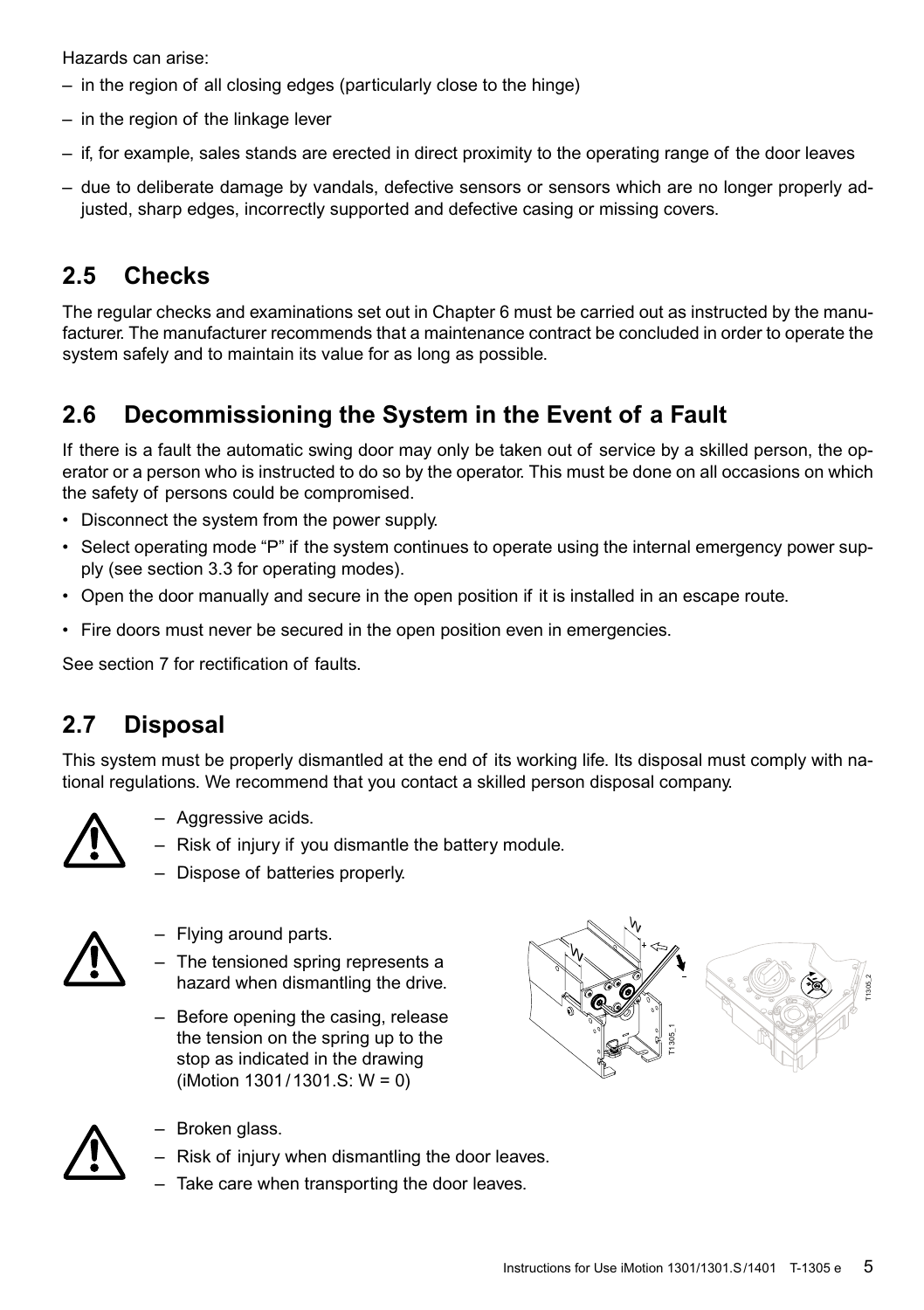# **3 Product Description**

## **3.1 System Overview**



 $\square$  Depending on the system's equipment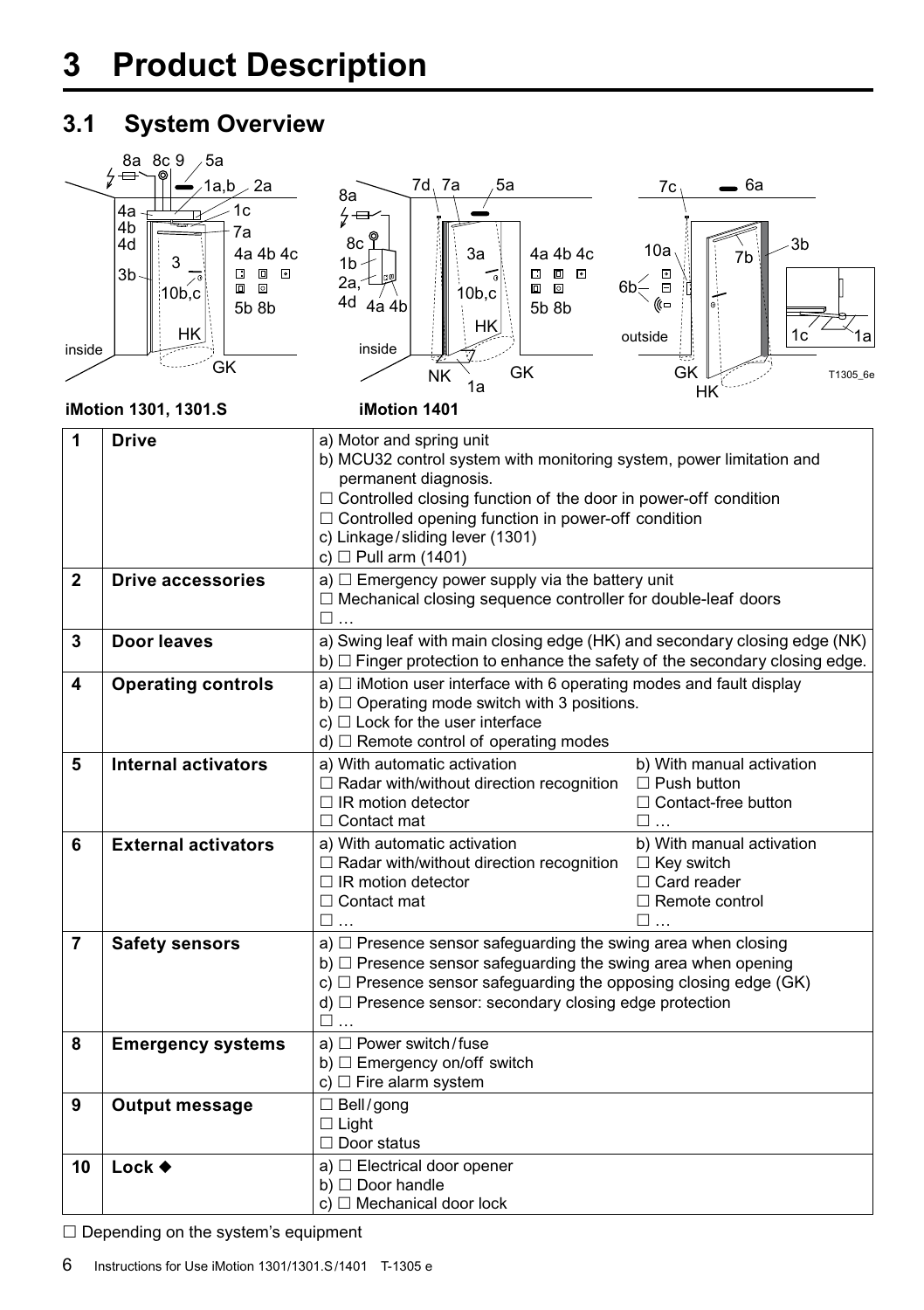## **3.2 System Function**

The operator of the door system is responsible for ensuring that the automatic swing door is freely accessible at all times. The operator must particularly ensure that the swing area of the door leaves is not obstructed by any objects.



## **Automatic Door Operation with Sensors**

When operating automatically (AUTOMATIC operating mode) the door is automatically opened from both sides by sensors when a person approaches.

A key switch  $\triangle$  or card reader  $\triangle$  normally allows access from outside when the door is in operating mode EXIT or OFF. The door unlocks, opens and closes again as soon as no further sensors are activated after a hold-open time which is set separately.

The sensors for the door opening and the maintained opening of the door are arranged and adjusted in such a way that the door opens promptly and remains open as long as a person is within the operating range of the door leaf. The door can close nevertheless but only after a time of approx.  $> 1$  minute.

The reduced closing speed which is set by the installer and is adjusted in line with the door weight, combined with a force of < 150 N prevents the impact of the moving leaves on a person from being too severe. The obstruction is also detected by the control system and the door automatically reverses.

Safety sensors are necessary and depend on the design of the door system (distances, speeds, forces applied by the door). When a person moves into the danger area, the door leaf stops or slows down to a very low speed depending upon the settings performed by the fitter at the time of commissioning.

#### **Semi-automatic Operation with "Push-and-Go"**

Instead of having sensors the door can be manually pushed open. After being detected by the control system, the door opens automatically and closes again.

## **Traffic Control**

Movement through the door can be allowed in only one direction if desired (operating mode EXIT) or completely blocked (operating mode OFF).

If there is a high level of pedestrian traffic or if the door is to be used by infirm or frail persons, the door can be switched to operate in operating mode AUTOMAT 2 with a longer hold-open time.

## **Automatic System Monitoring**

The control system monitors the safety sensors by a cycle of active tests. The control system also conducts continuous internal system tests. If a safety-related component should fail, the system automatically switches into a safe condition. At the same time the fault number is displayed on the user interface. You can find further information on this subject in section 5 "Procedure in the Event of a Fault".

## **Electric Lock**  $\blacklozenge$

The system can be locked in the closed position by means of an electric lock  $\blacklozenge$ .

## **Operation in the Event of a Power Failure**

Depending on the equipment installed, the following functions are possible:

- Controlled closing using the integral spring. The door can be opened manually by means of the door handle (unlocking).
	- $\rightarrow$  The door then closes again in a controlled manner using the integral spring.
- Controlled opening using the integral spring. The door remains open.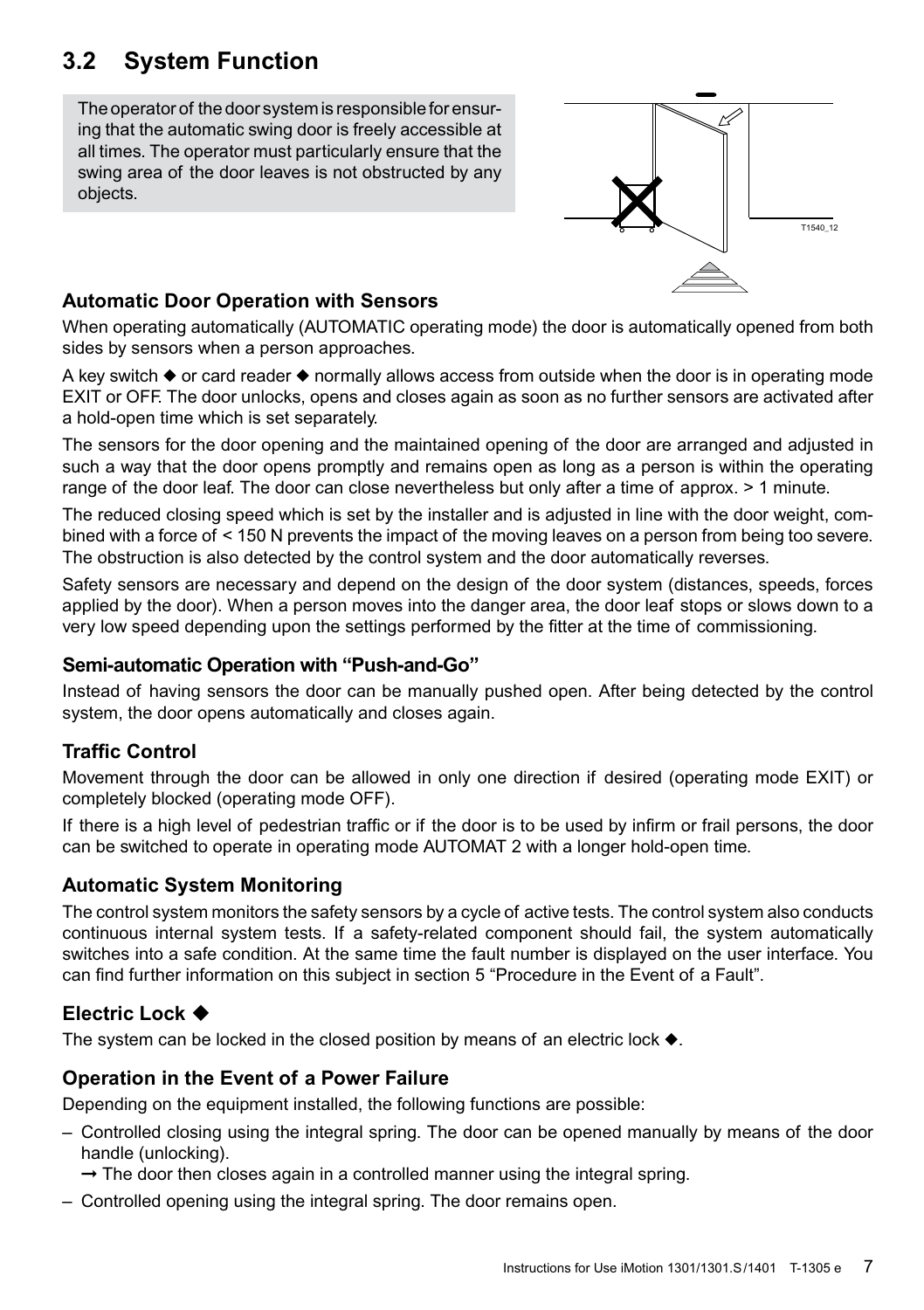- Continued operation for a certain period in the current operating mode by means of a battery unit  $\blacklozenge$ .
- $-$  Unlocking and opening of the door from outside by means of a key switch and the battery unit  $\bullet$ .

## **3.3 Operating Modes**

The automatic door system can be operated with the TORMAX user interface  $\blacklozenge$  (6 operating modes and status display) or with an operating mode switch  $\triangle$  (3 operating modes).



#### **O<sub>D</sub>** Operating Mode OFF

The internal and external sensors are disregarded. The door is mechanically held in the closed position and locked using an electric lock  $\blacklozenge$ . Access is only possible using the key switch or if the door is manually unlocked using a key or the door handle is used to open the door manually.

The door can still be used for 5 seconds after selecting operating mode OFF. The door then locks at the end of this period as soon as it is closed. The transition is signalled on the user interface by the flashing display of operating mode OFF.



#### **Operating Mode AUTOMATIC 1**

The operating mode AUTOMATIC 1 is normally used during the day. The door opens automatically through the inside and outside sensors.

The door can behave differently depending on the settings programmed during commissioning:

#### **"Push-and-Go"**

If the door is manually pushed in the opening direction, it reacts as if to a command to open: it opens automatically, waits for the hold-open time and then closes.

#### Systems with an Electric Door Lock  $\blacklozenge$

The lock unlocks on every valid opening impulse. The door lock must be manually unlocked with the door handle before it is possible to open the door with the "Push- and-Go" system.

In this operating mode the door lock can also be permanently unlocked depending on the setting programmed at the time of commissioning.

## **Operating Mode AUTOMATIC 2**

Corresponds to operating mode AUTOMATIC1 but a different motional sequence can be set during commissioning (e.g. a slower opening movement, different open positions and a longer hold-open time).



#### **Operating Mode EXIT**

Operating mode EXIT is normally used for the period before the shop or office closes. The door will only open automatically when activated by the internal sensor. When the door opens the external sensor is also monitored for safety reasons. The open position is determined by the preceding selection of the operating mode AUTOMATIC 1 or AUTOMATIC 2. Additionally the door can be locked automatically by the door lock  $\blacklozenge$ .

The door lock can be permanently unlocked in this operating mode in case of need.



#### **Operating Mode OPEN**

The door opens and remains open. The open position is determined by the preceding selection of the operating modeAUTOMATIC 1 orAUTOMATIC 2. The door opens again on receiving the next open impulse or when changing the operating mode to OFF and back again to OPEN.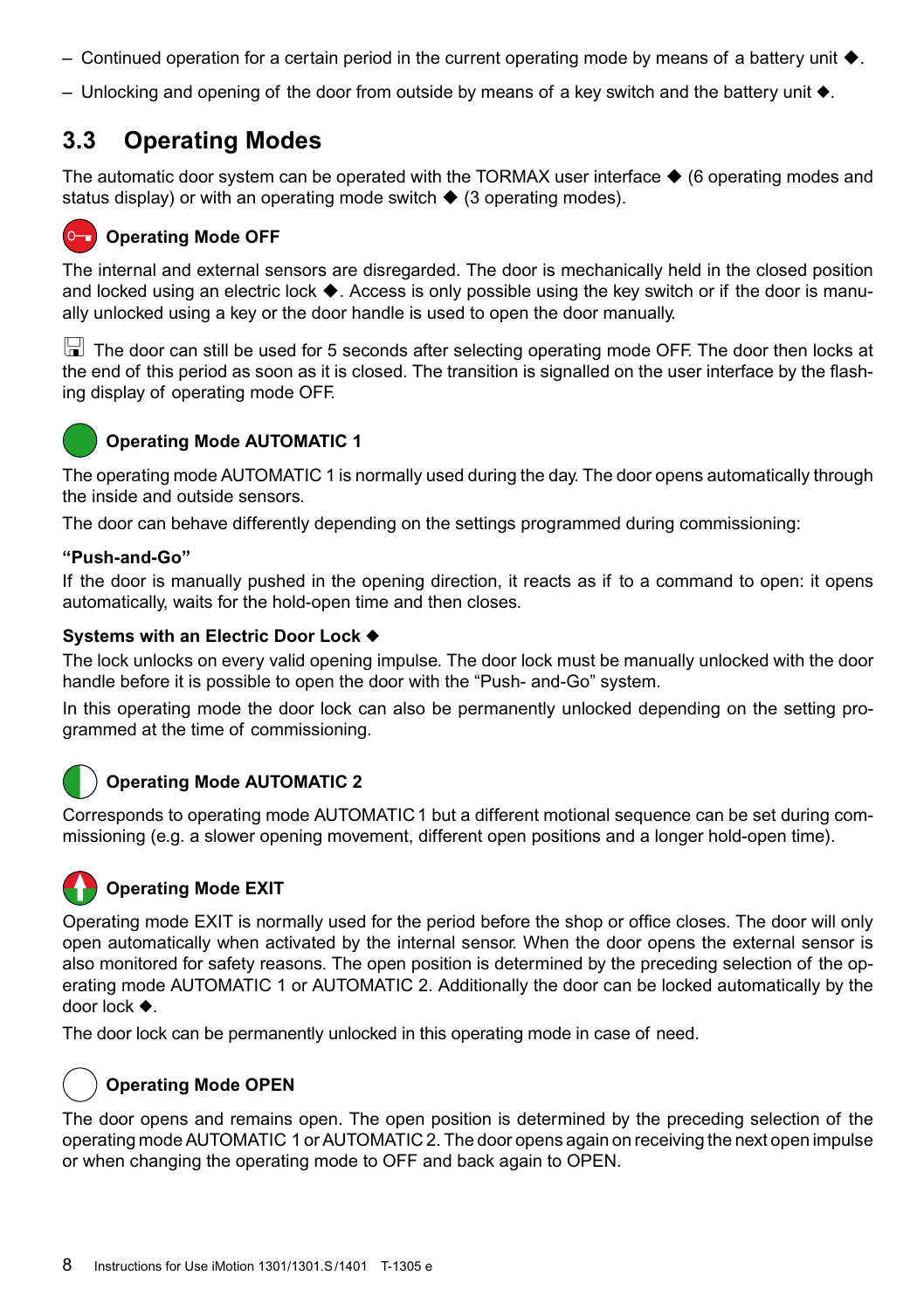#### **Operating Mode Manual Operation P**

The door leaf can be freely moved. This operating mode can be used for cleaning the door leaf or for temporarily shutting down the door. The system is reset after leaving this operating mode.

In this operating mode the door lock can also be permanently unlocked depending on the setting programmed at the time of commissioning.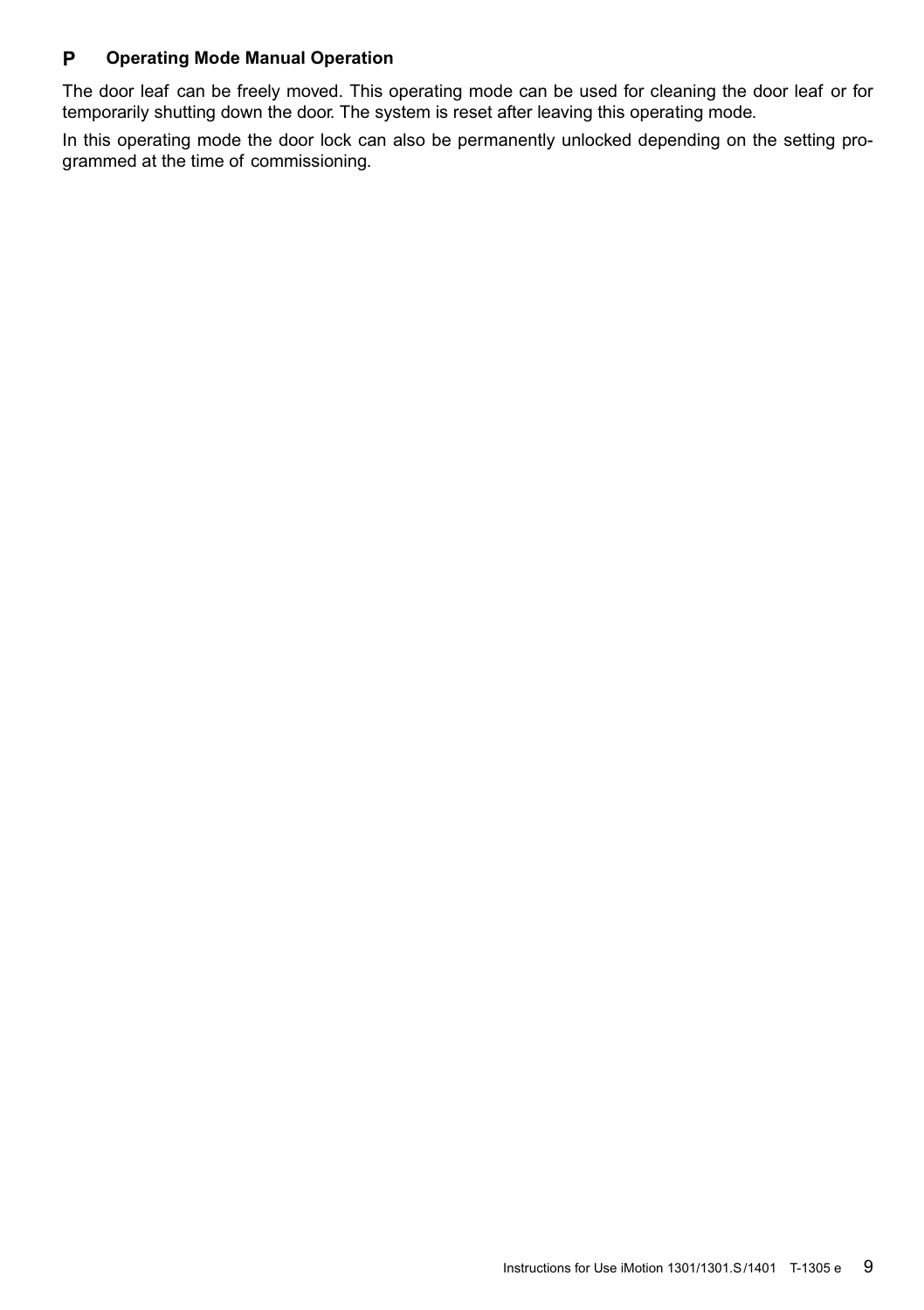# **4 Operation**

The automatic swing door may only be operated by a skilled person, the operator or a person instructed by the operator.

## **4.1 Commissioning**

Before switching on the mains power supply:

- Unlock the optional mechanical door lock.
- • Check that the movement area of the door leaves is free from obstructions such as racks, plant containers, umbrella stands etc.
- • Switch on the mains power supply and select operating mode AUTOMATIC 1, for example.  $\rightarrow$  The first movement after switching the power on for the first time is slow and H62 and H67 are displayed. The control system is defining the closed position of the door leaf (H62) and is checking the door leaf travel distance (H67).
	- $\rightarrow$  The door is now ready for operation.

## **4.2 Operation with the TORMAX User Interface ♦**

#### **TORMAX User Interface ◆ Weblack Lock → for User Interface**



## **Selection of Operating Modes**

- $\cdot$  Release lock  $\blacklozenge$  for user interface.
- Press selector keys 1 or 2 briefly. The corresponding operating mode symbol is illuminated.

## **Fault Display**

E.g. H91 or E42  $\rightarrow$  See section 7 for the meaning of the display.

• Reset by pressing the selector key 2 briefly.

#### **Resetting the System**

• Press the selector key 2 for at least 5 seconds.

The software is restarted. The control system then conducts a calibration run, checks the travel distance and looks for the closed position. Displayed as H62 and H67.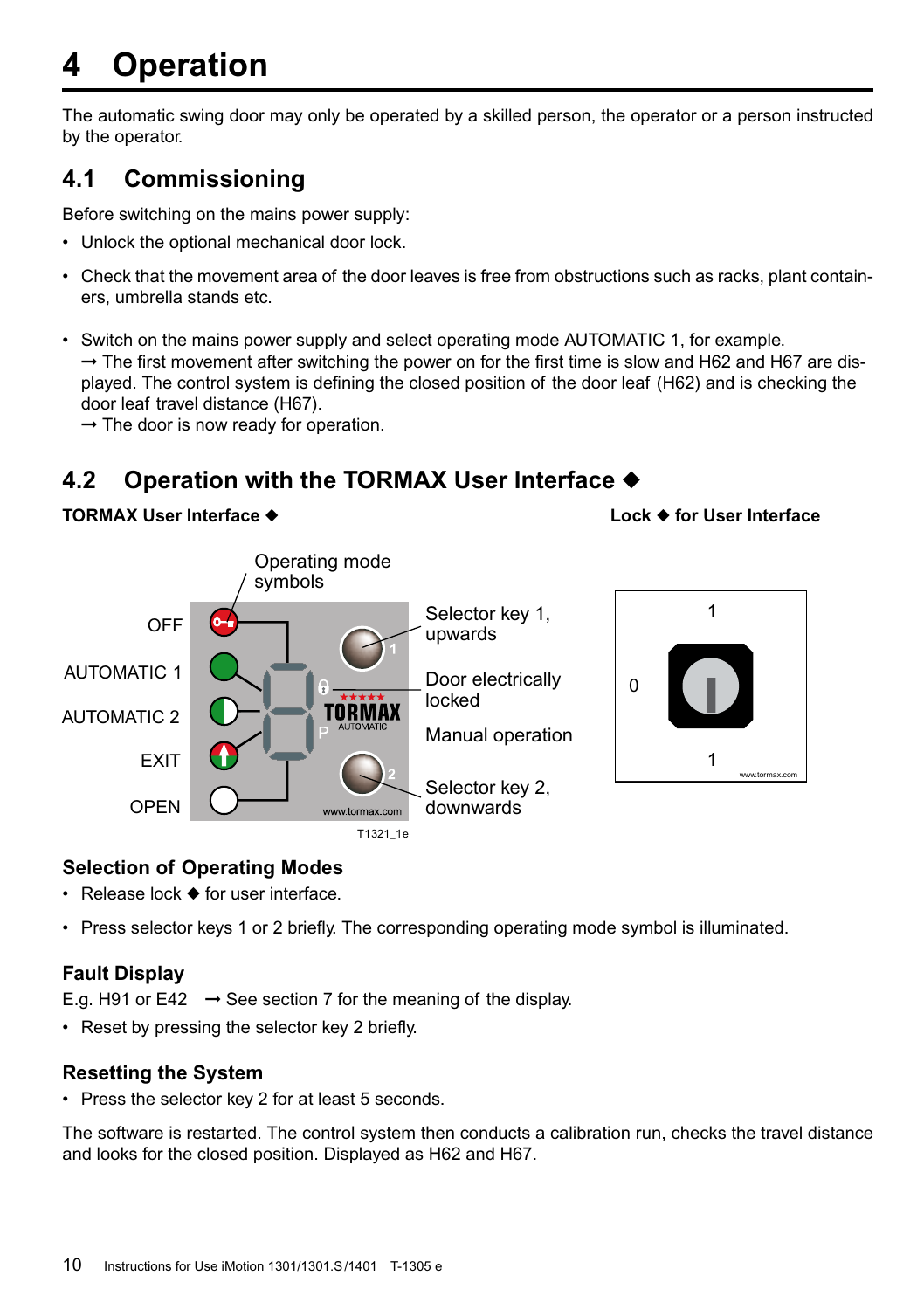## **4.3** Operation with an Operating Mode Switch ♦

#### **Selection of Operating Modes**

The switch position defines the operating mode.



#### **Resetting the system**

– Change the operating mode in the event of a fault

or

– Cut off power supply to the system for at least 5 seconds.

## **4.4 Operation on Power Failure**

#### **Opening a Door using a Key Switch ♦ with a Battery Unit ♦**

- • Turn the key switch to the "on" position and hold in place for at least 5 seconds, then turn the key to the original position.
	- $\rightarrow$  The battery is activated using the "wake up" function.

The key switch must not remain permanently in the "on" opposition.

- $\rightarrow$  The door is unlocked and opened.
- $\rightarrow$  The battery switches off again after the time programmed  $\Box$  by the installation engineer or when the battery is fully discharged.

If required, the operating mode can be changed on the user interface during the wake-up.

## **4.5** Resetting the Panic Fitting ♦

- Select operating mode OFF (operating mode switch  $\blacklozenge$ , user interface  $\blacklozenge$ ) or disconnect the operator from mains (installation switch, mains plug).
- Push the door leaf back into the initial position.
- Choose operating mode AUTOMATIC 1 or switch on operator.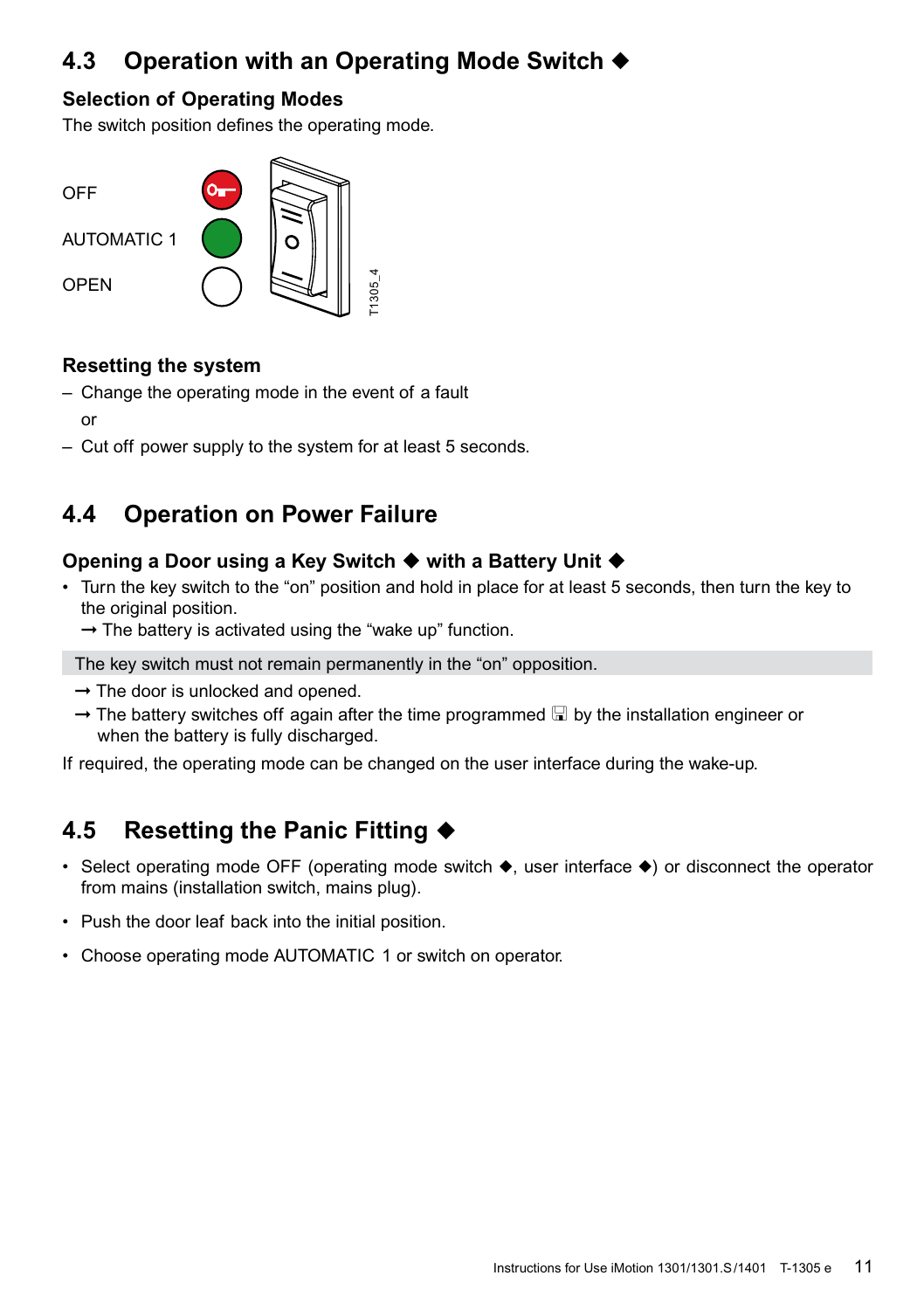# **5 Procedure in the Event of a Fault**

Faults are evident from abnormal door behaviour and/or as a fault display on the user interface. Fault displays on the user interface take the form of a flashing "E" or "H" followed by two figures.

 $H =$  notification  $>$  the system can continue to be used.

 $E =$  fault  $>$  the system is stationary.

Some faults or notifications can be rectified by restarting the door drive with a software reset and/or briefly disconnecting the system from the power supply.

#### **Fault Display and Reset Using the TORMAX User Interface**

See the table in section 7.1 for an overview of the fault displays.



Browse through the fault display using selector key 1 upwards (to display several faults).

1. Reset the fault display, press selector key 2 (downwards) briefly.

2. Software reset: press the key for 5 seconds.

## **Reset of the Fault with the Operating Mode Switch**



Software reset in the event of a fault: change the operating mode.

## **Reset of the Fault by Disconnecting the Power Supply**

If the system does not have a battery unit, disconnect from the power supply for about 10 seconds.

If this does not reset the fault or if it re-occurs after a short time, you must arrange for the fault to be rectified by a skilled person from your TORMAX dealer. In this case note the fault number and inform the dealer. See the last page or the service tag on the system for the dealer's address.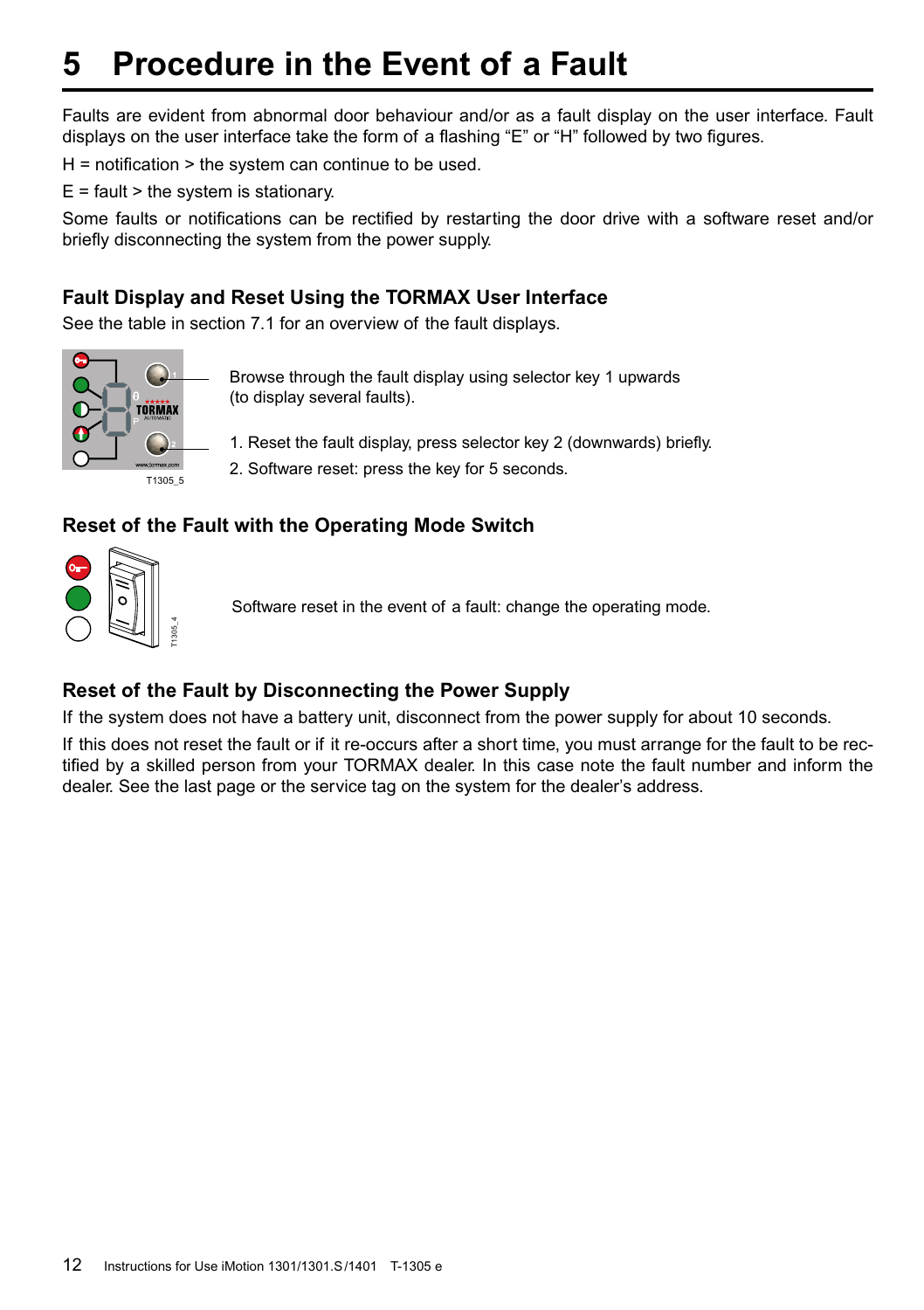# **6 Maintenance**

The system was tested and approved by a skilled person before initial commissioning. The manufacturer recommends that you conclude a service contract in order to maintain the value of your system for as long as possible as well as to ensure the system operates reliably and safely for a long time.

Only genuine TORMAX spare part should be used. The manufacturer accepts no liability if you fail to observe this requirement.

The following maintenance work must be carried out:

## **6.1 Cleaning**



- – Closing doors can crush danger!
- – Trapped limbs can lead to serious injury.
- The system must only be cleaned in operating mode OFF, OPEN or Manual Operation.
- Clean the control box, user interface, the covers and door leaves with a damp cloth and a commercial cleaning agent.

## **6.2 Functional Checks**

The operator must check the function and safety devices of the automatic swing door at least every three months. This will ensure that faults or hazardous changes in the system are detected at an early stage. See section 7.2 "Check-list for Functional Checks" for items to be checked.

You should arrange for any defects detected during the routine checks to be rectified immediately by a TORMAX dealer (see the last page of this Manual for the address).



- – Possible malfunction of the automatic swing door.
- Potential hazards injury caused by impact or crushing.
- $-$  Do not use any part of your body for functional checks. Use a suitable object (e.g. styrofoam or cardboard) instead.

## **6.3 Maintenance and Testing**

Maintenance and testing should only be carried out by a trained skilled person following the manufacturer's **instructions** 

#### **Maintenance Interval**

The maintenance interval depends on the frequency of use but the system must be maintained at least once per year.

#### **Scope of the Maintenance Work**

The content of the maintenance work is specified by the manufacturer in an inspection list.

#### **System Test Book**

The test findings are recorded after the test in the system test book. The operator must keep it in a safe place.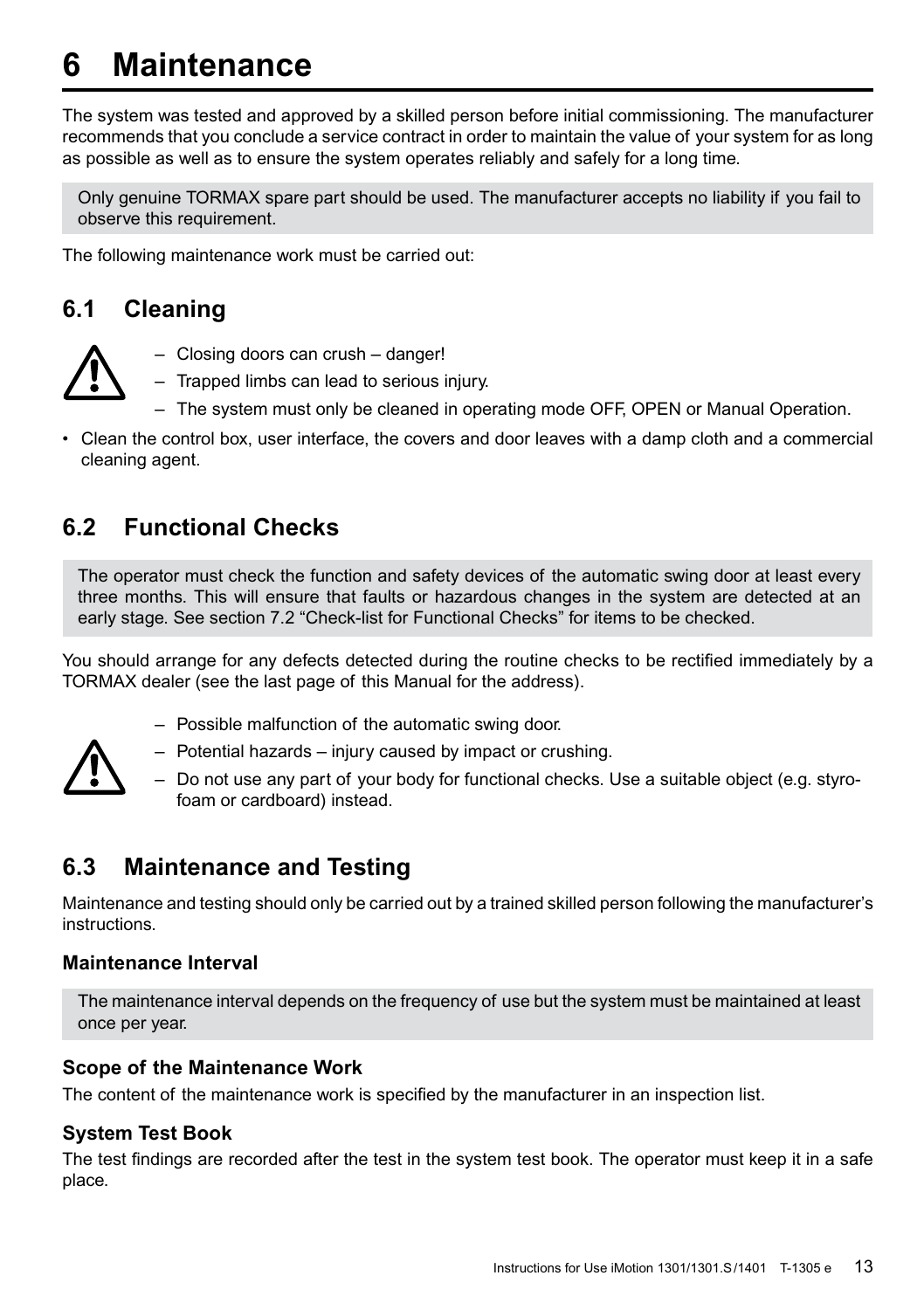## **7.1 Fault Table**

| <b>System Behaviour</b>                      | No.                      | Cause                                                                                                          | Remedy/Rectification                                                                           |
|----------------------------------------------|--------------------------|----------------------------------------------------------------------------------------------------------------|------------------------------------------------------------------------------------------------|
| The door stops when<br>opening.              | H91                      | Electronic obstacle recognition<br>caused by persons, wind pressure<br>and ventilation when opening.           | Remove the obstruction.<br>Avoid drafts.                                                       |
| Door reverses when<br>closing.               | H92                      | Electronic obstacle recognition<br>caused by persons, wind pressure<br>and ventilation when closing.           | Remove the obstruction.<br>Avoid drafts.                                                       |
| The door stops repeat-<br>edly when opening. | H93                      | Electronic obstacle recognition on<br>opening in the same position by sta-<br>tionary obstacle.                | Remove the obstruction.                                                                        |
| The door stops repeat-<br>edly when closing. | H94                      | Electronic obstacle recognition on<br>closing in the same position by sta-<br>tionary obstacle.                | Remove the obstruction.                                                                        |
| Search run notified.                         | H62<br>H67               | Search run of the door after a reset or<br>after power recovery.                                               | Allow the search run to travel its full<br>course.                                             |
| Door operates at a re-<br>duced speed.       | H71                      | Battery operation                                                                                              | Wait for power recovery<br>Switch on mains supply.                                             |
| Door remains closed.                         | $\overline{\phantom{0}}$ | Operating mode for example OFF,<br>EXIT or P. The door is prevented from<br>moving by the lock.                | E.g. select operating mode AUTO-<br>MATIC 1. Unlock the lock. Push the<br>door closed briefly. |
| Door remains open.                           | $\overline{\phantom{0}}$ | Operating mode for example OPEN or<br>P. The door is prevented from moving<br>by the lock.                     | E.g. select operating mode AUTO-<br>MATIC 1. Remove the obstruction.                           |
| The door remains<br>closed.                  | E31                      | The safety facility in the opening direc-<br>tion is permanently active (>1 minute)<br>or defective.           | Remove objects from within the<br>range of the sensor(s).                                      |
| The door remains open                        | E32                      | The safety facility in the closing direc-<br>tion is permanently active (>1 minute)<br>or defective.           | Remove objects from within the<br>range of the sensor(s).                                      |
| The door does not open<br>or does not close. | E33                      | The safety facility for the swing area is<br>permanently active (>1 minute) or de-<br>fective.                 | Remove objects from within the<br>range of the sensor(s).                                      |
| The door does not open<br>or does not close. | E34                      | The stop safety facility is permanently<br>active (>1 minute) or defective.                                    | Remove objects from within the<br>range of the sensor(s).                                      |
| The door remains open.                       | E41<br>E42<br>E43        | Activator inside is active > 1 min.<br>Activator outside is active > 1 min.<br>Key switch is active $> 1$ min. | Get sensor adjusted by a skilled<br>person.<br>Reset the key switch.                           |
| The door stands still                        | E5.                      | Anomaly in the travel distance.<br>Solid obstruction in the movement<br>area.                                  | Remove firm obstacle in the travel-<br>ling range of the door.<br>Perform a software-reset.    |
| The door stands still                        | E61<br>E62               | Power supply is overloaded or voltage<br>too low.                                                              | Get the power supply and connec-<br>tions checked by a skilled person.                         |
| The door stands still                        | E64<br>E65               | Drive/control system is overheated.                                                                            | Wait for the automatic reset after<br>the door/control system has<br>cooled.                   |
| The door stands still.                       | E.,                      | Control system shut down for safety                                                                            | Protect from direct sunlight.<br>Perform a software-reset.                                     |
|                                              | E8.                      | reasons.                                                                                                       |                                                                                                |
| The door collides with<br>people.            | $\overline{a}$           | Safety device or setting inadequate.                                                                           | Shut down the system.<br>(see section 2.6).                                                    |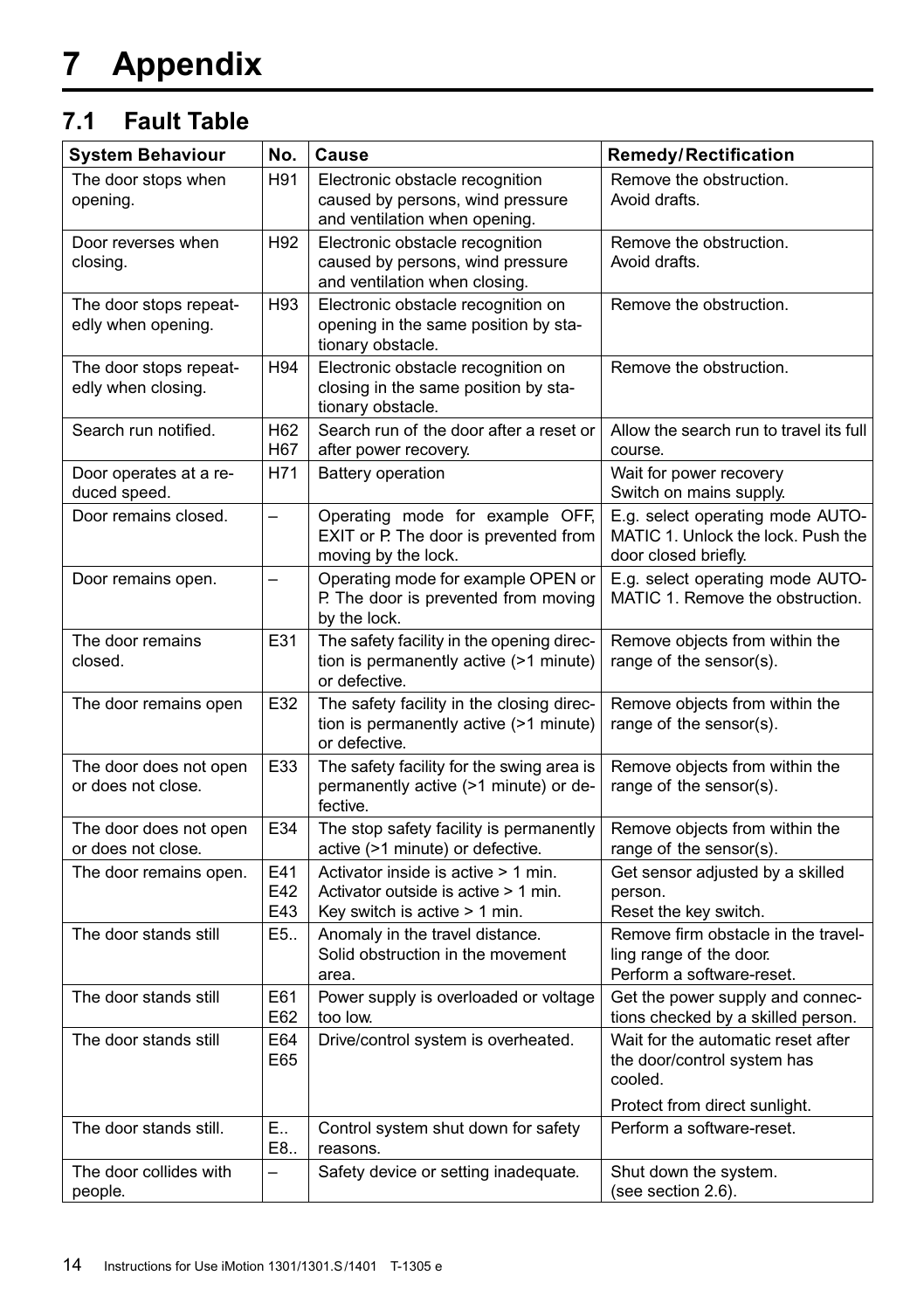## **7.2 Check-List for Functional Checks**

| <b>Item To Be Checked</b>                                              | <b>Procedure</b>                                                                                                                                                                                                                                                                                             | <b>Result</b>                                                                                                                                                                                                                       |  |
|------------------------------------------------------------------------|--------------------------------------------------------------------------------------------------------------------------------------------------------------------------------------------------------------------------------------------------------------------------------------------------------------|-------------------------------------------------------------------------------------------------------------------------------------------------------------------------------------------------------------------------------------|--|
| Sensors                                                                |                                                                                                                                                                                                                                                                                                              |                                                                                                                                                                                                                                     |  |
|                                                                        | Walk through the door directly from<br>$\bullet$<br>the front and from different direc-<br>tions at normal speed, starting both<br>from the inside and outside.                                                                                                                                              | The door opens at the right time<br>and with sufficient speed so that<br>passage through the door Is not<br>hindered.                                                                                                               |  |
| <b>Safety Sensors</b>                                                  |                                                                                                                                                                                                                                                                                                              |                                                                                                                                                                                                                                     |  |
|                                                                        | Walk through the door directly from<br>the front and from different direc-<br>tions at a slow speed like an infirm<br>person, starting both from the inside<br>and outside.                                                                                                                                  | The door opens and remains<br>open until you are completely<br>through the door.                                                                                                                                                    |  |
| <b>Swing Leaf, Door Frame</b>                                          |                                                                                                                                                                                                                                                                                                              |                                                                                                                                                                                                                                     |  |
| $^{\prime}/$ / $^{\prime}$<br>T1540_10                                 | • Check the glass door fillings, door<br>edges and rubber profiles for dam-<br>age.                                                                                                                                                                                                                          | The door fillings have no sharp<br>edges and splintered glass.<br>The side parts and the door seals<br>are in place and undamaged.                                                                                                  |  |
| <b>Panic Fitting ♦</b>                                                 |                                                                                                                                                                                                                                                                                                              |                                                                                                                                                                                                                                     |  |
| T1540 9                                                                | • Isolate the drive from the power sup-<br>ply (main system switch, mains plug)<br>or select operating mode OFF. Then<br>push the door in the direction opposite<br>to the opening direction until the pan-<br>ic fitting releases the door leaf. Now<br>push the door leaf back to the initial<br>position. | The panic fitting can be released<br>and returned to the initial position.                                                                                                                                                          |  |
| Drive, Lever and Hinges                                                |                                                                                                                                                                                                                                                                                                              |                                                                                                                                                                                                                                     |  |
| iMotion 1401<br>iMotion 1301, 1301.S                                   | Check the noises made while the<br>$\bullet$<br>door moves.                                                                                                                                                                                                                                                  | No unusual and noticeable noise<br>can be heard from the drive, the<br>lever or in the region of the hinges.<br>No significant wear is visible.                                                                                     |  |
| Operating components, lettering and marking                            |                                                                                                                                                                                                                                                                                                              |                                                                                                                                                                                                                                     |  |
| $\overline{\mathsf{o}}$<br>$\bigcirc$<br>$\circ$<br>TORMAX<br>$\Omega$ | • Check the function and marking of<br>operating controls. Check all lettering<br>and marking for their condition.                                                                                                                                                                                           | The operating controls are func-<br>tioning correctly; the markings are<br>visible and legible.                                                                                                                                     |  |
| <b>System Vicinity</b>                                                 |                                                                                                                                                                                                                                                                                                              |                                                                                                                                                                                                                                     |  |
| T1540 7                                                                | • Check access to the door and the<br>movement area of the door leaves.                                                                                                                                                                                                                                      | Access to the door is free from<br>objects and items likely to cause<br>the user to trip. There are no ob-<br>jects such as shelves, plant con-<br>tainers and umbrella stands<br>within a radius of 50 cm of the<br>movement area. |  |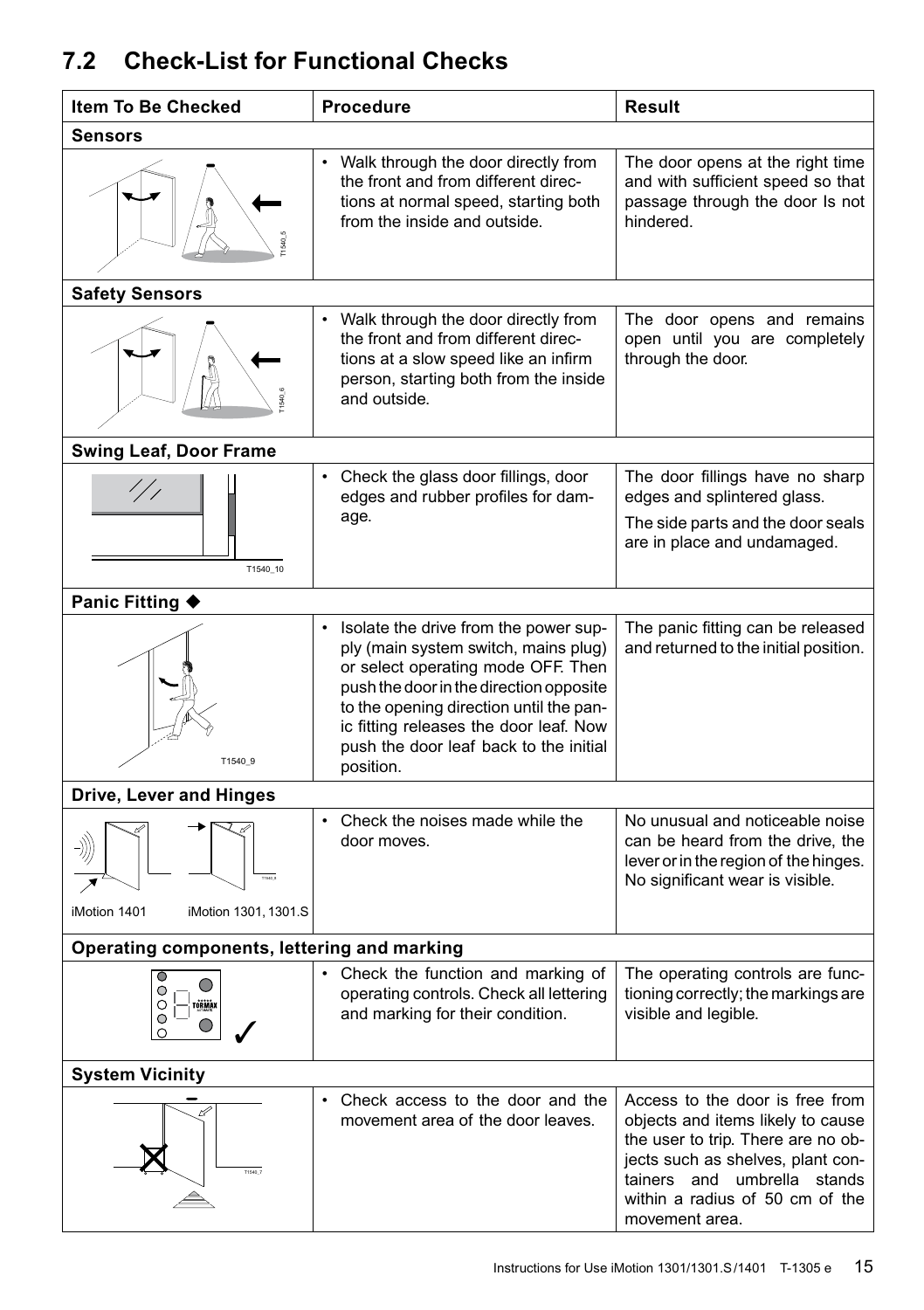

## Declaration of Incorporation

In the sense of the guideline for machines 2006/42/EG, appendix II B

| Product:                             | Automatic swing door drive                                                                                                                                                    |
|--------------------------------------|-------------------------------------------------------------------------------------------------------------------------------------------------------------------------------|
| Type designation:                    | iMotion 1301 Swing Door Drive<br>iMotion 1301.FIRE Swing Door Drive<br>iMotion 1301.S Swing Door Drive<br>iMotion 1401 Swing Door Drive<br>iMotion 1401.FIRE Swing Door Drive |
| Serial number:                       | from 0002189307                                                                                                                                                               |
| Manufacturer:                        | I andert Motoren AG<br>Unterweg 14<br>CH-8180 Bülach                                                                                                                          |
| Person responsible<br>for documents: | Dr. Christoph Bleiker<br>Landert Motoren AG<br>Unterweg 14<br>CH-8180 Bülach                                                                                                  |
| Base documents:                      | Guideline 2006/42/EG (quideline for machines)<br>DIN 18650-1                                                                                                                  |

*We declare that the product, which is referred to by this declaration, is in conformity with the above listed guiding rules.* 

*The commissioning of the door installation in which the above mentioned product is built in is forbidden as long as the door installation does not comply with the guideline for machines.*

*The guideline 2006/95/EG (low tension) and the guideline 2004/108/EG (electro-magnetic-compatibility) must also be adhered to.*

Bülach, September 9, 2011 TORMAX | Landert Motoren AG

ll. Phil

Dr. Christoph Bleiker **Dr. Christian Schaal** 

/f<sup>-</sup>hhal

CEO TORMAX Research and Development Manager

T-1542 e September 2011

**TORMAX** | Landert Motoren AG | CH-8180 Bülach-Zürich Phone +41 (0)44 863 51 11 | Fax +41 (0)44 861 14 74 info@tormax.com | www.tormax.com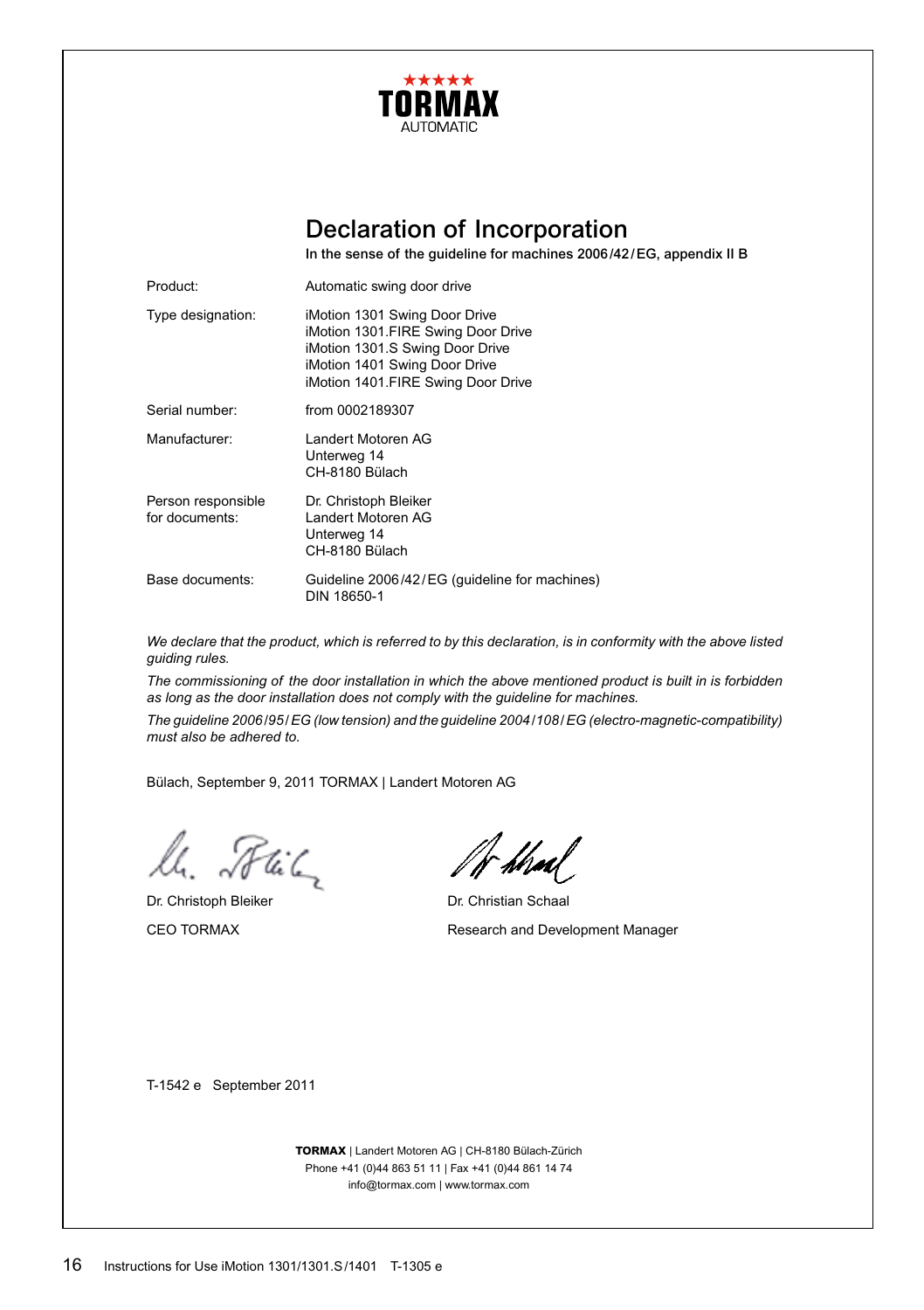# CE **Declaration of Conformity**

**In the sense of the guideline for machines 2006/42/EG, appendix II A**

| Product:                 | <b>Automatic Swing Door</b>                                                                                                                            |                       |                     |
|--------------------------|--------------------------------------------------------------------------------------------------------------------------------------------------------|-----------------------|---------------------|
| Type designation:        | $\Box$ iMotion 1301                                                                                                                                    | $\Box$ iMotion 1301.S | $\Box$ iMotion 1401 |
| Serial number:           |                                                                                                                                                        |                       |                     |
| Manufacturer's address : |                                                                                                                                                        |                       |                     |
|                          |                                                                                                                                                        |                       |                     |
|                          | $\blacksquare$                                                                                                                                         |                       |                     |
| Base documents:          | Declaration of incorporation by TORMAX I Landert Motoren AG with the                                                                                   |                       |                     |
|                          | document number: T-1542                                                                                                                                |                       |                     |
|                          |                                                                                                                                                        |                       |                     |
|                          | Additionally to the standards listed in the declaration of incorporation this<br>door installation is in conformity with the regulations listed below: |                       |                     |
|                          |                                                                                                                                                        |                       |                     |
|                          | DIN 18650-2                                                                                                                                            |                       |                     |
|                          |                                                                                                                                                        |                       |                     |

*We declare in sole responsibility, that the above mentioned product, which is referred to by this declaration, is in conformity with the guideline for machines 2006/42/EG (Declaration of incorporation T-1542).*

*Furthermore, the guideline 2006 /95 / EG (low tension) and 2004 /108 / EG (electro-magneticcompatibility) must also be adhered to. This product is in conformity with the base documents and standards listed above (Declaration of Conformity T-1551).*

Place:

Date:

CE authorized person: